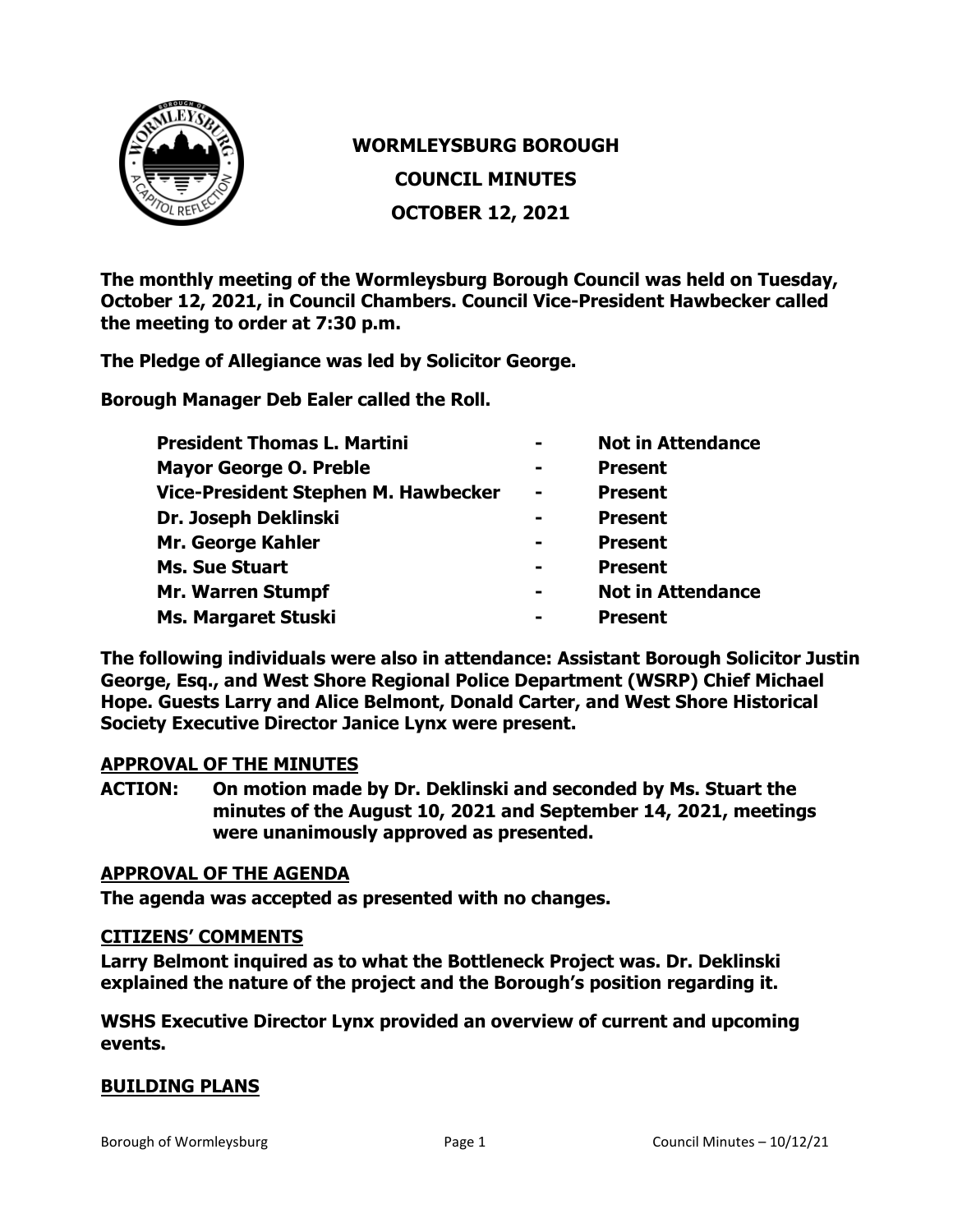**There were no building plans.** 

## **PUBLIC HEARINGS**

**There were no public hearings.**

#### **REPORTS FROM APPOINTED BOROUGH OFFICERS**

#### **Borough Manager**

**The Borough Manager's monthly report, which was emailed earlier, was accepted with no questions.**

**ACTION: On motion made by Dr. Deklinski and seconded by Ms. Stuart, Council unanimously approved the hiring of full-time Public Works employee, Scott Harbold.** 

**Borough Treasurer**

**The September Treasurer's report was reviewed.**

**ACTION: On motion made by Dr. Deklinski and seconded by Ms. Stuart, the September Treasurer's report was accepted and directed to be filed for audit.**

## **Borough Solicitor**

**No report.**

# **Borough Engineer**

**The Borough Engineer report was provided electronically summarizing the status of the following projects and tasks to be performed:**

- **i. Redding Park CDBG Project**
- **ii. 2021-2021 MS4 Annual Report**
- **iii. Pump Station Evaluations**
- **iv. RoadBotics Pavement Assessment**
- **v. Walnut Street Drainage**
- **vi. Rupley Park MS4 BMP**

# **COUNCIL PRESIDENT'S REPORT**

**In absence of Mr. Martini, Mr. Hawbecker provided the report.**

**Mr. Hawbecker advised the passing of former councilmember Paul E. Shearer. A moment of silence was observed for Mr. Shearer.**

# **COUNCIL VICE-PRESIDENT'S REPORT**

**Ms. Stuski provided the report, in lieu of Mr. Hawbecker.**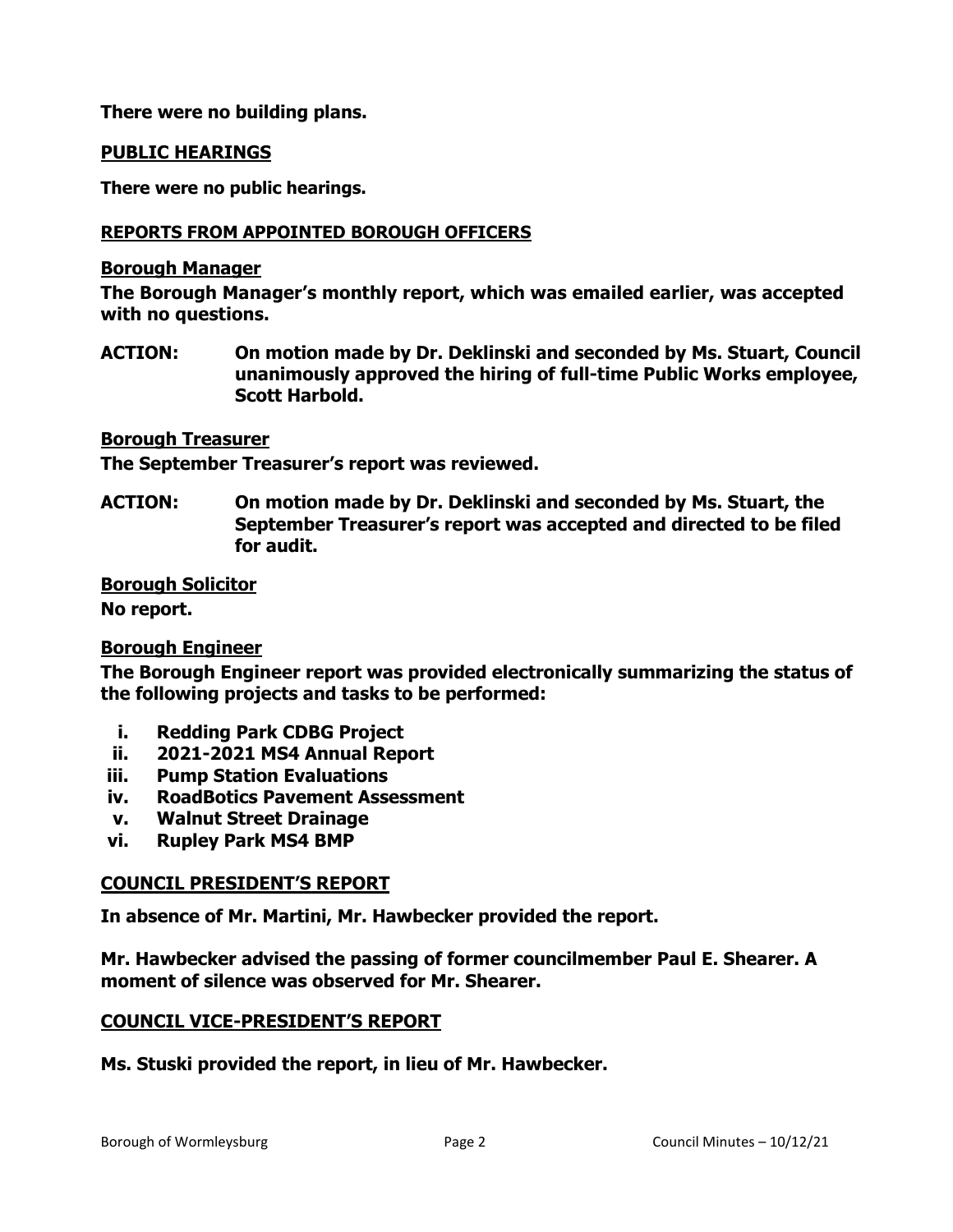**ACTION: On motion made by Ms. Stuart, and seconded by Dr. Deklinski, Council unanimously approved the distribution of funds as follows (as evidenced by the check registers dated from 8/10 to 9/14/2021).**

| <b>Accounts</b>      | <b>Number of Checks</b> | <b>Distribution Summary</b> |                |
|----------------------|-------------------------|-----------------------------|----------------|
| <b>General Fund</b>  | 548                     |                             | \$260,584.97   |
| <b>Fire Tax Fund</b> | $\mathbf{z}$            | S                           | 1,019.45       |
| <b>Sewer Fund</b>    | 34                      |                             | 28,180.47      |
| Total                |                         |                             | $$289,784.89*$ |

\*The distribution summary total may include inter-fund transfers in keeping with accounting requirements.

# **MAYOR'S REPORT**

**The Mayor provided his monthly report, which was accepted without questions.** 

**The street closure permit is in process for the tree lighting ceremony scheduled in December.**

# **COMMITTEE REPORTS**

**Administrative Committee** 

**No report.**

# **Parks, Public Lands and Recreation Committee, COG**

**Ms. Stuski reported the Recreation Committee has planned the Halloween party.**

**The Capital Region Council of Governments (CapCOG) held its monthly meeting.**

**Planning Commission and Streets, Sanitary/Highway Committee**

**Dr. Deklinski represented council and joined other local municipalities providing testimony in opposition to tolling the Route 83 Bridge.**

- **ACTION: On motion made by Ms. Stuart, and seconded by Ms. Stuski, Council unanimously approved a letter be drafted from Borough Council in opposition of the I-83 Bridge Tolling.**
- **ACTION: On motion made by Ms. Stuart, and seconded by Ms. Stuski, Council unanimously approved a meeting be scheduled with PennDOT to review LTAP's upgrades and recommendations for South Front Street Pedestrian Safety project.**
- **ACTION: On motion made Mr. Deklinski and seconded by Ms. Stuart, Council unanimously approved writing an ordinance for the stop sign**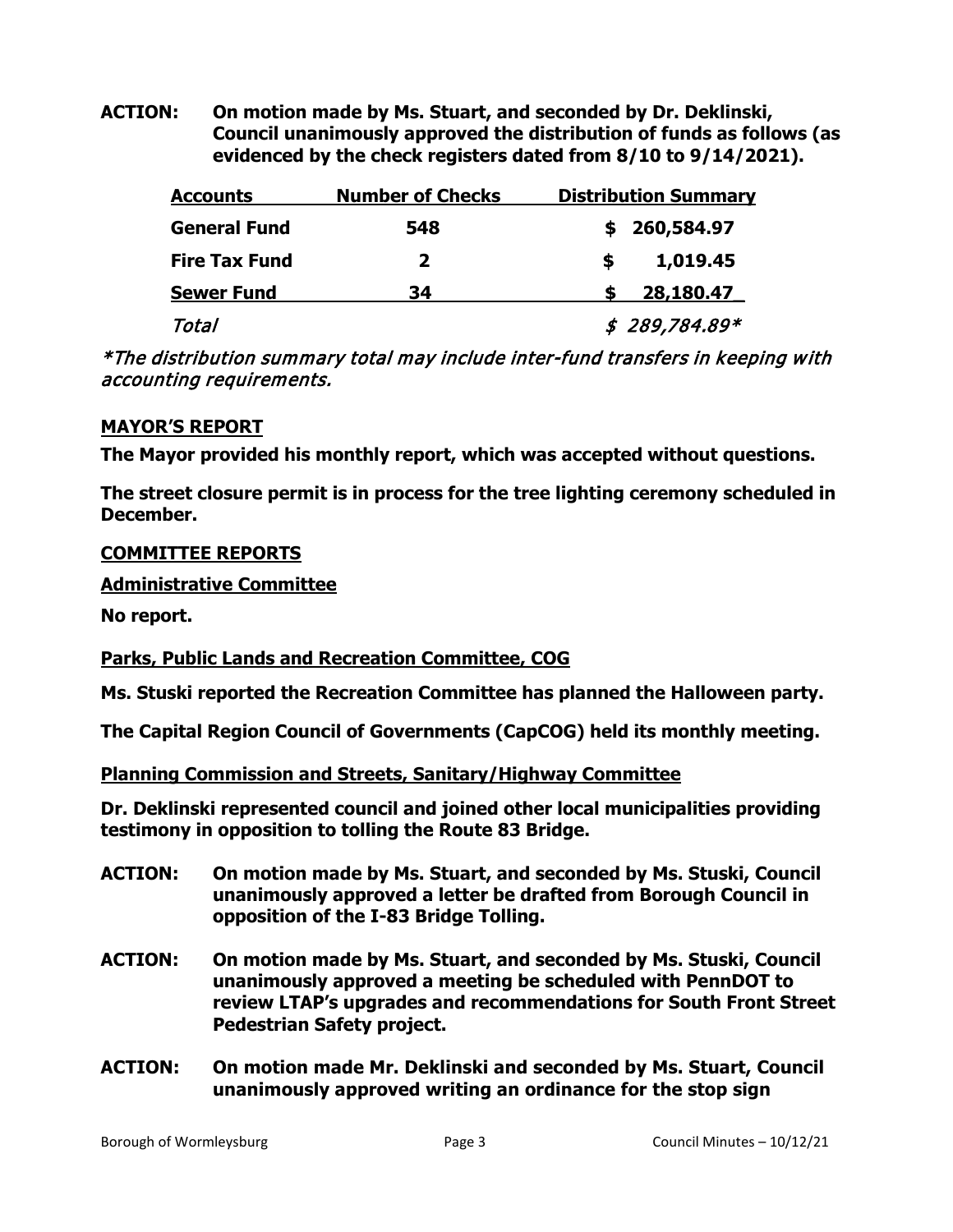**placement on the southside Pine Street at the corner of North Second Street and Pine Street.** 

# **Service/Property Committee**

**No report.**

# **Codes Enforcement, Zoning, Sidewalks and Shade Trees Committee Ms. Stuart advised the status of the following:**

- **i. Solid Waste Ordinance**
	- **Updates are nearly complete**
- **ii. Small Wireless Facilities (Act 50)**
	- **Planning Commission met on 10/4/21 with a quorum present to discuss the pros and cons on the SWF Ordinance and Design Manual as modified by Cohen Law Group, and on Motion made by Ms. Kirkpatrick seconded by Ms. Abusio, the Commission recommended Council adopt the ordinance, which now must be advertised twice per MPC**
	- **Next action: Hold special Council meeting to review and vote on the draft ordinance and manual (in two parts) on 10/26/21 at 7:30 p.m.**
- **iii. Signage**
	- **Engineering comments were added or edited into Chapter 19**

# **Public Safety Committee**

**ACTION: On motion made by Dr. Deklinski and seconded by Ms. Stuski, Council unanimously approved the West Shore Bureau of Fire (WSBF) Major Incident Types and Classification reports for September 2021.** 

**Dr. Deklinski advised the WSBF Smoke in the Park was a very successful event.**

**Dr. Deklinski recognized that 4 WSBF Firefighters were honored for their bravery during a fire on August 3, 2021.**

#### **NEW BUSINESS**

**Dr. Deklinski thanked Keystone Display for their work and contribution for Bill Weigle's commemoration plaque.**

#### **OLD BUSINESS**

**No old business.**

# **ADJOURNMENT**

**ACTION: On motion made by Ms. Stuart, Council meeting was adjourned at 8:18 p.m.**